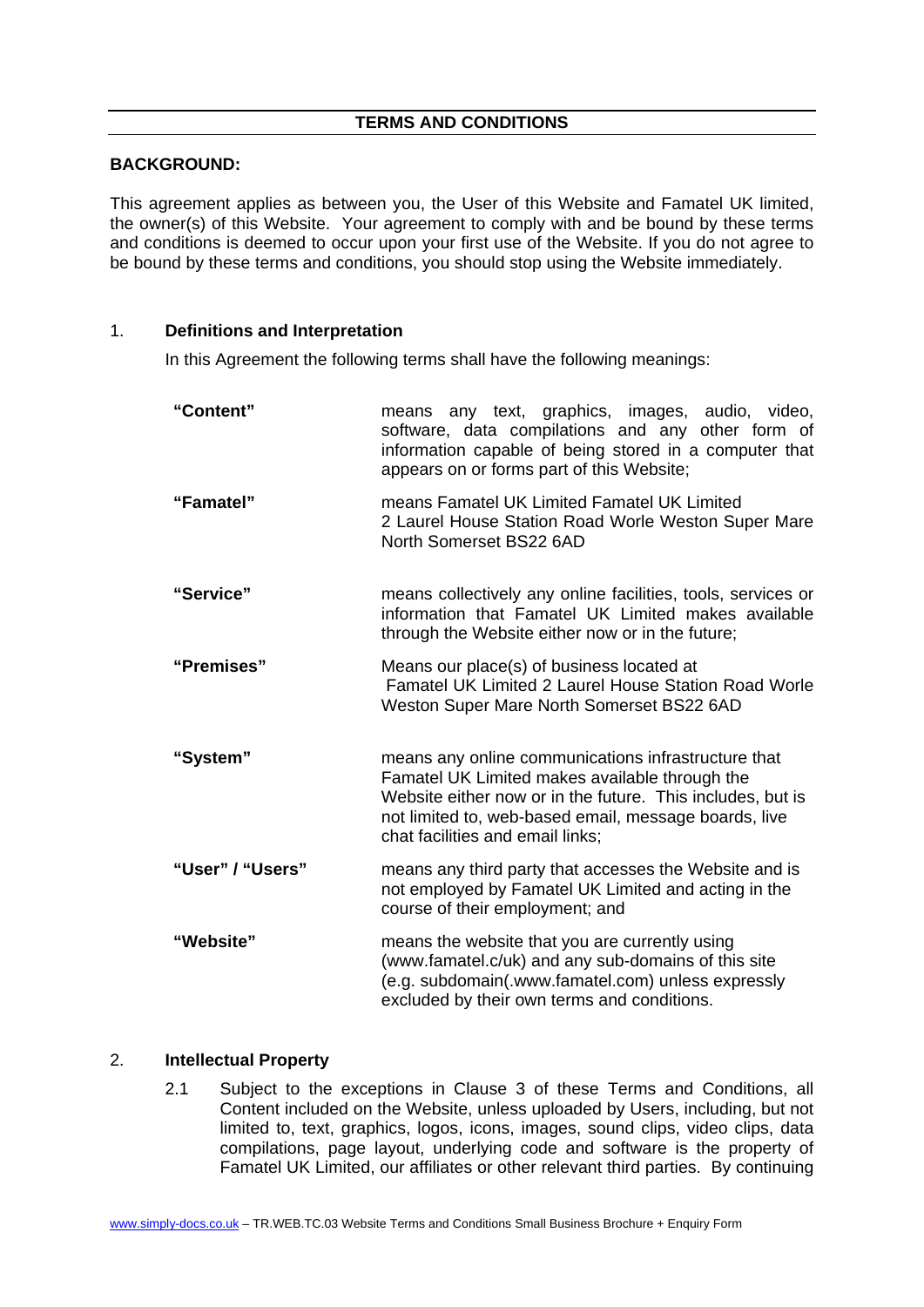to use the Website you acknowledge that such material is protected by applicable United Kingdom and International intellectual property and other laws.

2.2 Subject to Clause 4 you may not reproduce, copy, distribute, store or in any other fashion re-use material from the Website unless otherwise indicated on the Website or unless given express written permission to do so by Famatel UK Limited.

# 3. **Third Party Intellectual Property**

- 3.1 Unless otherwise expressly indicated, all Intellectual Property rights including, but not limited to, Copyright and Trademarks, in product images and descriptions belong to the manufacturers or distributors of such products as may be applicable.
- 3.2 Subject to Clause 4 or you may not reproduce, copy, distribute, store or in any other fashion re-use such material unless otherwise indicated on the Website or unless given express written permission to do so by the relevant manufacturer or supplier.

# 4. **Fair Use of Intellectual Property**

Material from the Website may be re-used without written permission where any of the exceptions detailed in Chapter III of the Copyright Designs and Patents Act 1988 apply.

# 5. **Links to Other Websites**

This Website may contain links to other sites. Unless expressly stated, these sites are not under the control of Famatel UK limited or that of our affiliates. We assume no responsibility for the content of such Websites and disclaim liability for any and all forms of loss or damage arising out of the use of them. The inclusion of a link to another site on this Website does not imply any endorsement of the sites themselves or of those in control of them.

### 6. **Links to this Website**

Those wishing to place a link to this Website on other sites may do so only to the home page of the site www.famatel.co.uk without prior permission. Deep linking (i.e. links to specific pages within the site) requires the express permission of famatel UK limited. To find out more please contact us by email at sales@famatel.co.uk or accounts@famatel.co.uk.

## 7. **Use of Communications Facilities**

- 7.1 When using the enquiry form or any other System on the Website you should do so in accordance with the following rules:
	- 7.1.1 You must not use obscene or vulgar language;
	- 7.1.2 You must not submit Content that is unlawful or otherwise objectionable. This includes, but is not limited to, Content that is abusive, threatening, harassing, defamatory, ageist, sexist or racist;
	- 7.1.3 You must not submit Content that is intended to promote or incite violence;
	- 7.1.4 It is advised that submissions are made using the English language(s) as we may be unable to respond to enquiries submitted in any other languages;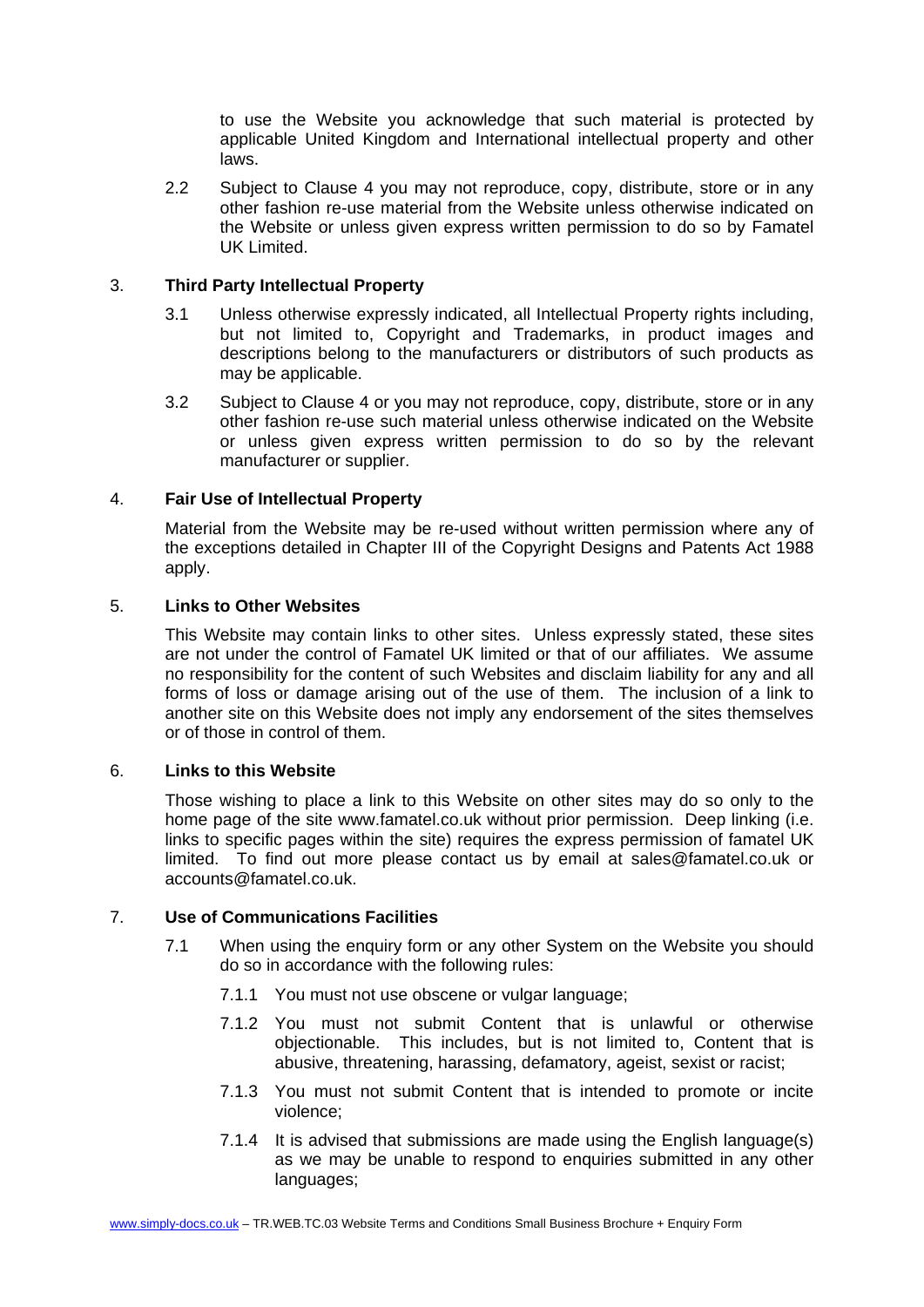- 7.1.5 The means by which you identify yourself must not violate these terms of use or any applicable laws;
- 7.1.6 You must not impersonate other people, particularly employees and representatives of Famatel or our affiliates; and
- 7.1.7 You must not use our System for unauthorised mass-communication such as "spam" or "junk mail".
- 7.2 You acknowledge that Famatel UK limited reserves the right to monitor any and all communications made to us or using our System.
- 7.3 You acknowledge that Famatel UK Limited may retain copies of any and all communications made to us or using our System.
- 7.4 You acknowledge that any information you send to us through our System may be modified by us in any way and you hereby waive your moral right to be identified as the author of such information. Any restrictions you may wish to place upon our use of such information must be communicated to us in advance and we reserve the right to reject such terms and associated information.
- 7.5 In order to use the enquiry form and any other communication facility that may be added in the future on this Website, you are required to submit certain personal details. By continuing to use this Website you represent and warrant that:
	- 7.5.1 Any information you submit is accurate and truthful; and
	- 7.5.2 You will keep this information accurate and up-to-date.

## 8. **Privacy**

- 8.1 Use of the Website is also governed by our <<Privacy Policy [add html code to make this into a link]>> which is incorporated into these terms and conditions by this reference. To view the Privacy Policy, please click on the link above.
- 8.2 **[**The Website places the following cookies onto your computer or device. These cookies are used for the purposes described herein. Full details of the cookies used by the Website and your legal rights with respect to them are included in our <<Provacy Policy [add html code to make this into a link]>>. **[**By accepting these terms and conditions, you are giving consent to <<insert business name>> to place cookies on your computer or device. Please read the information contained in the Privacy Policy prior to acceptance.**]**

| <b>Name of Cookie</b>       | <b>Name of Provider</b>                     | $1st / 3rd$ Party | <b>Purpose</b>                                      |
|-----------------------------|---------------------------------------------|-------------------|-----------------------------------------------------|
| < <file name="">&gt;</file> | < <insert business="" name="">&gt;</insert> | <<1st OR 3rd>>    | < <lnsert purpose="">&gt;</lnsert>                  |
| < <file name="">&gt;</file> | < <insert business="" name="">&gt;</insert> |                   | <<1st OR 3rd>>   < <lnsert purpose="">&gt;</lnsert> |
| < <file name="">&gt;</file> | < <insert business="" name="">&gt;</insert> |                   | <<1st OR 3rd>>   < <lnsert purpose="">&gt;</lnsert> |
| < <file name="">&gt;</file> | < <insert business="" name="">&gt;</insert> | <<1st OR 3rd>>    | < <lnsert purpose="">&gt;</lnsert>                  |

- **]**
- 8.3 **[**If you wish to opt-out of our placing cookies onto your computer or device, please <<insert description of opt-out methods e.g. "check the alternative acceptance box for these terms and conditions", "adjust your internet browser's settings to restrict cookies as detailed in your internet browser's help menu" etc.>>. You may also wish to delete cookies which have already been placed. For instructions on how to do this, please consult your internet browser's help menu.**]**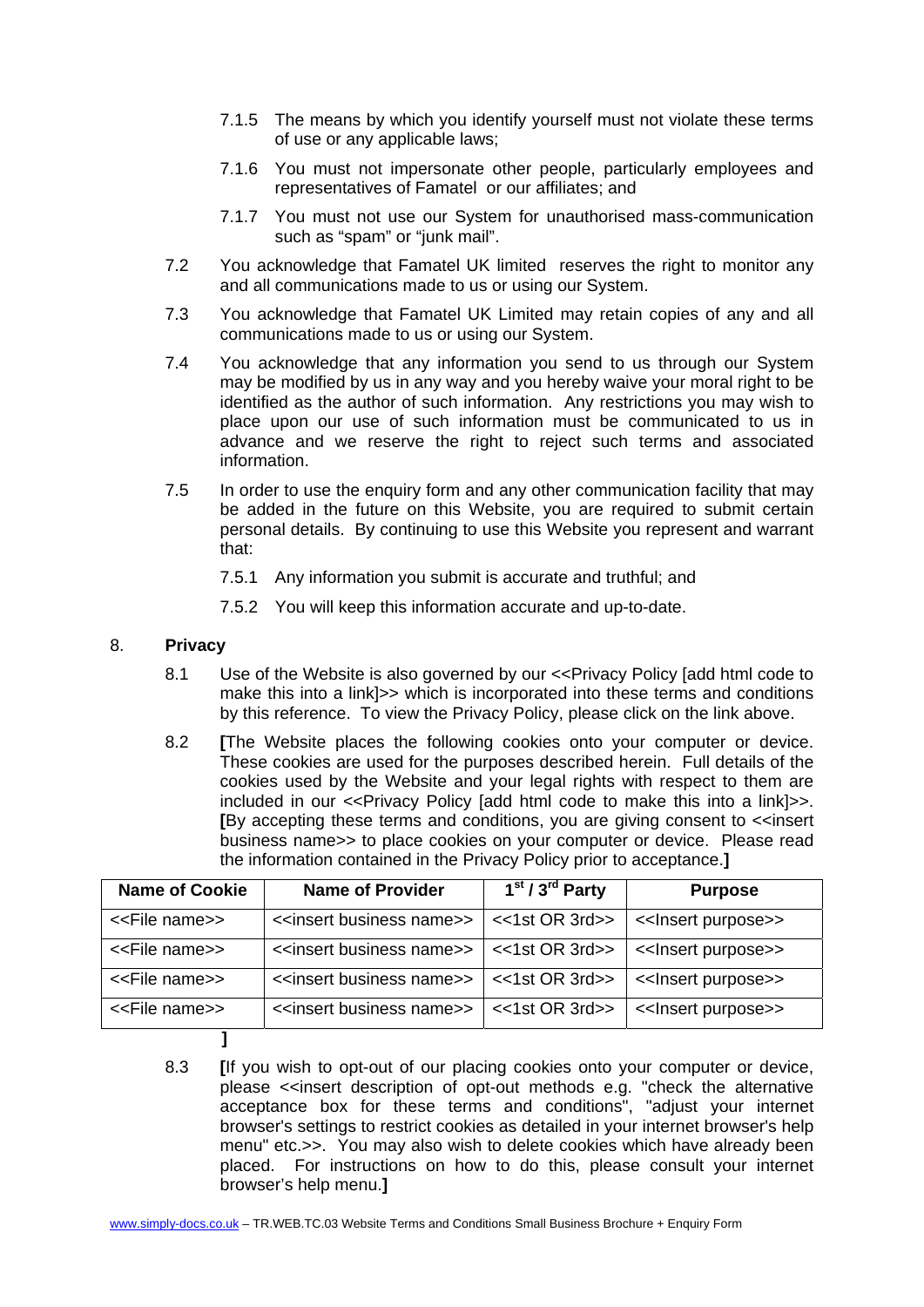# 9. **Disclaimers**

- 9.1 Famatel UK Limited makes no warranty or representation that the Website will meet your requirements, that it will be of satisfactory quality, that it will be fit for a particular purpose, that it will not infringe the rights of third parties, that it will be compatible with all systems, that it will be secure and that all information provided will be accurate. We make no guarantee of any specific results from the use of our Services.
- 9.2 No part of this Website is intended to constitute advice and the Content of this Website should not be relied upon when making any decisions or taking any action of any kind.
- 9.3 No part of this Website is intended to constitute a contractual offer capable of acceptance. No goods and / or services are sold through this Website and product and / or service details are provided for information purposes only
- 9.4 Whilst every effort has been made to ensure that all graphical representations of products and / or descriptions of services available from Famatel UK Limited correspond to the actual products and / or services, Famatel is not responsible for any variations from these descriptions.
- 9.5 Famatel UK Limited does not represent or warrant that such products and / or services will be available from us or our Premises. For this reason, please contact us prior to visiting if you wish to enquire as to the availability of any products and / or services. Any such enquiry does not give rise to any express or implied warranty that the products and / or services forming the subject matter of your enquiry will be available upon your arrival at our Premises.
- 9.6 All pricing information on the Website is correct at the time of going online. Famatel reserves the right to change prices and alter or remove any special offers from time to time and as necessary. All pricing information is reviewed and updated every yearly via luckins directory.
- 9.7 Whilst Famatel UK Limited uses reasonable endeavours to ensure that the Website is secure and free of errors, viruses and other malware, all Users are advised to take responsibility for their own security, that of their personal details and their computers.

### 10. **Availability of the Website and Modifications**

- 10.1 The Service is provided "as is" and on an "as available" basis. We give no warranty that the Service will be free of defects and / or faults. To the maximum extent permitted by the law we provide no warranties (express or implied) of fitness for a particular purpose, accuracy of information, compatibility and satisfactory quality.
- 10.2 Famatel UK Limited accepts no liability for any disruption or non-availability of the Website resulting from external causes including, but not limited to, ISP equipment failure, host equipment failure, communications network failure, power failure, natural events, acts of war or legal restrictions and censorship.
- 10.3 Famatel UK Li,mited reserves the right to alter, suspend or discontinue any part (or the whole of) the Website including, but not limited to, the products and/or services available. These Terms and Conditions shall continue to apply to any modified version of the Website unless it is expressly stated otherwise.